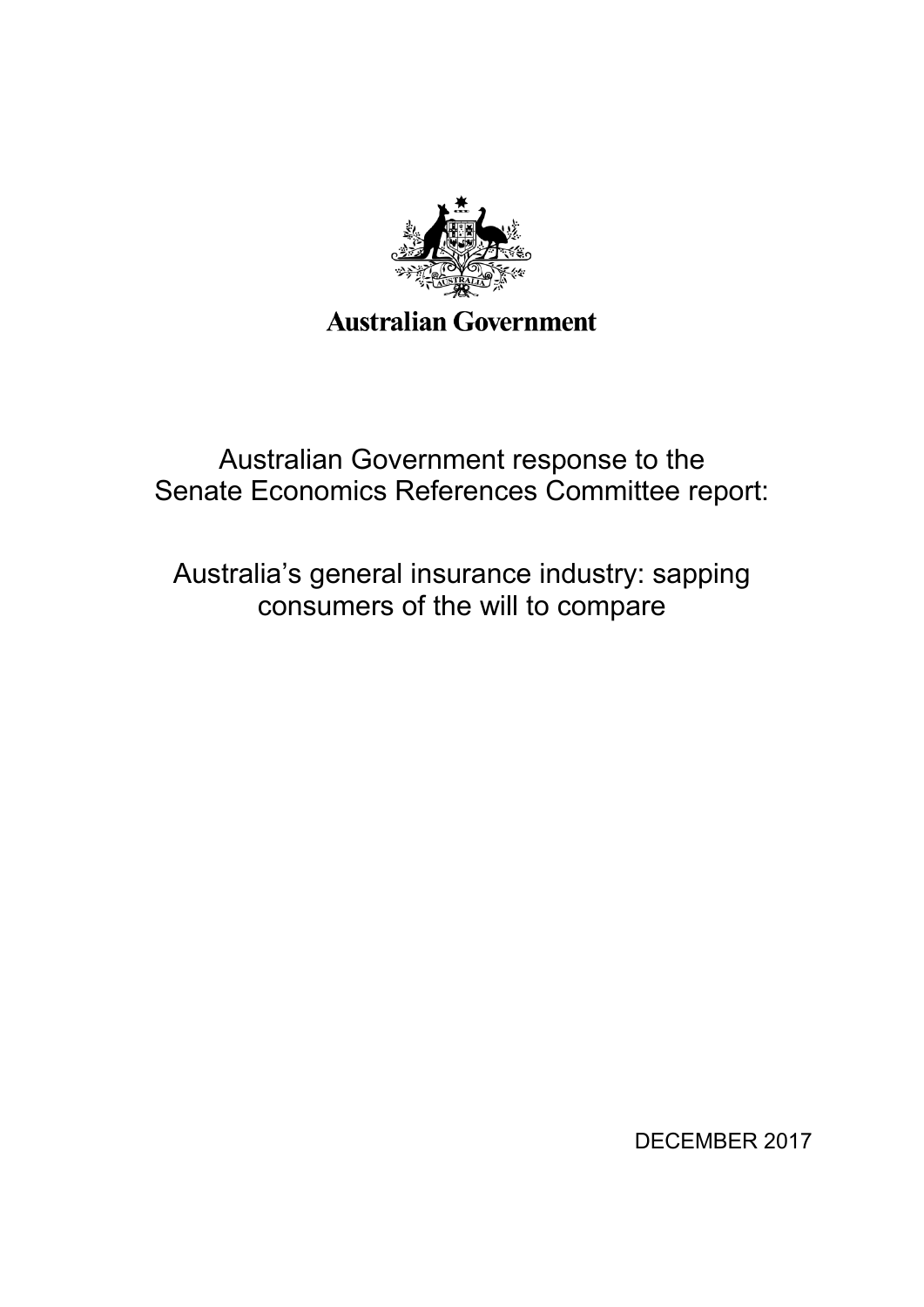## **Government Response to Senate Insurance Inquiry**

**Government response to the Senate Economics References Committee report:**  *Australia's general insurance industry: sapping consumers of the will to compare*

| <b>Recommendations</b>                                                                                                                                                                                                                      | <b>Government response</b>                                                                                                                                                                                                                                                                                                                                                                                                                          |
|---------------------------------------------------------------------------------------------------------------------------------------------------------------------------------------------------------------------------------------------|-----------------------------------------------------------------------------------------------------------------------------------------------------------------------------------------------------------------------------------------------------------------------------------------------------------------------------------------------------------------------------------------------------------------------------------------------------|
| <b>Recommendation 1</b>                                                                                                                                                                                                                     | <b>Agree</b>                                                                                                                                                                                                                                                                                                                                                                                                                                        |
| The committee recommends that the government<br>release its response to the final report of the<br><b>Northern Australia Insurance Premiums</b><br>Taskforce.                                                                               | The Government has been carefully considering<br>the findings of the Northern Australia Insurance<br>Premiums Taskforce (the Taskforce) and all<br>options available in detail. The Government<br>released its response to the Taskforce on 18<br>December 2017.                                                                                                                                                                                    |
|                                                                                                                                                                                                                                             | In its assessment of policy options, the Taskforce<br>found that mitigation activities to reduce the risk<br>of damage from cyclones are the only way to<br>reduce premiums on a sustainable basis. The<br>Government accepts this finding, and will not<br>intervene directly in the insurance market.                                                                                                                                             |
|                                                                                                                                                                                                                                             | The issues raised are complex and the<br>Government remains committed to working with<br>all stakeholders to develop solutions that will lead<br>to sustainable reductions in premium levels,<br>promote a competitive insurance market and<br>make a recognisable difference for consumers in<br>northern Australia.                                                                                                                               |
| <b>Recommendation 2</b>                                                                                                                                                                                                                     | <b>Agree</b>                                                                                                                                                                                                                                                                                                                                                                                                                                        |
| The committee recommends that the government<br>conduct a review into competition in the strata<br>insurance market in North Queensland to<br>establish a fact base and explore avenues to<br>improve insurer participation in this region. | The Government has directed the Australian<br><b>Competition and Consumer Commission (ACCC)</b><br>to monitor prices, costs and profits in the<br>insurance market in northern Australia in relation<br>to home, contents and strata insurance. The<br>inquiry commenced on 1 July 2017 and will<br>continue for three years. The Government will<br>provide the ACCC with \$7.9 million to ensure it<br>has the resources to conduct this inquiry. |
|                                                                                                                                                                                                                                             | The Government will closely monitor the findings<br>of the ACCC inquiry, which is an important step<br>in ensuring that all relevant factors impacting<br>affordability including federal and state<br>regulations can be considered.                                                                                                                                                                                                               |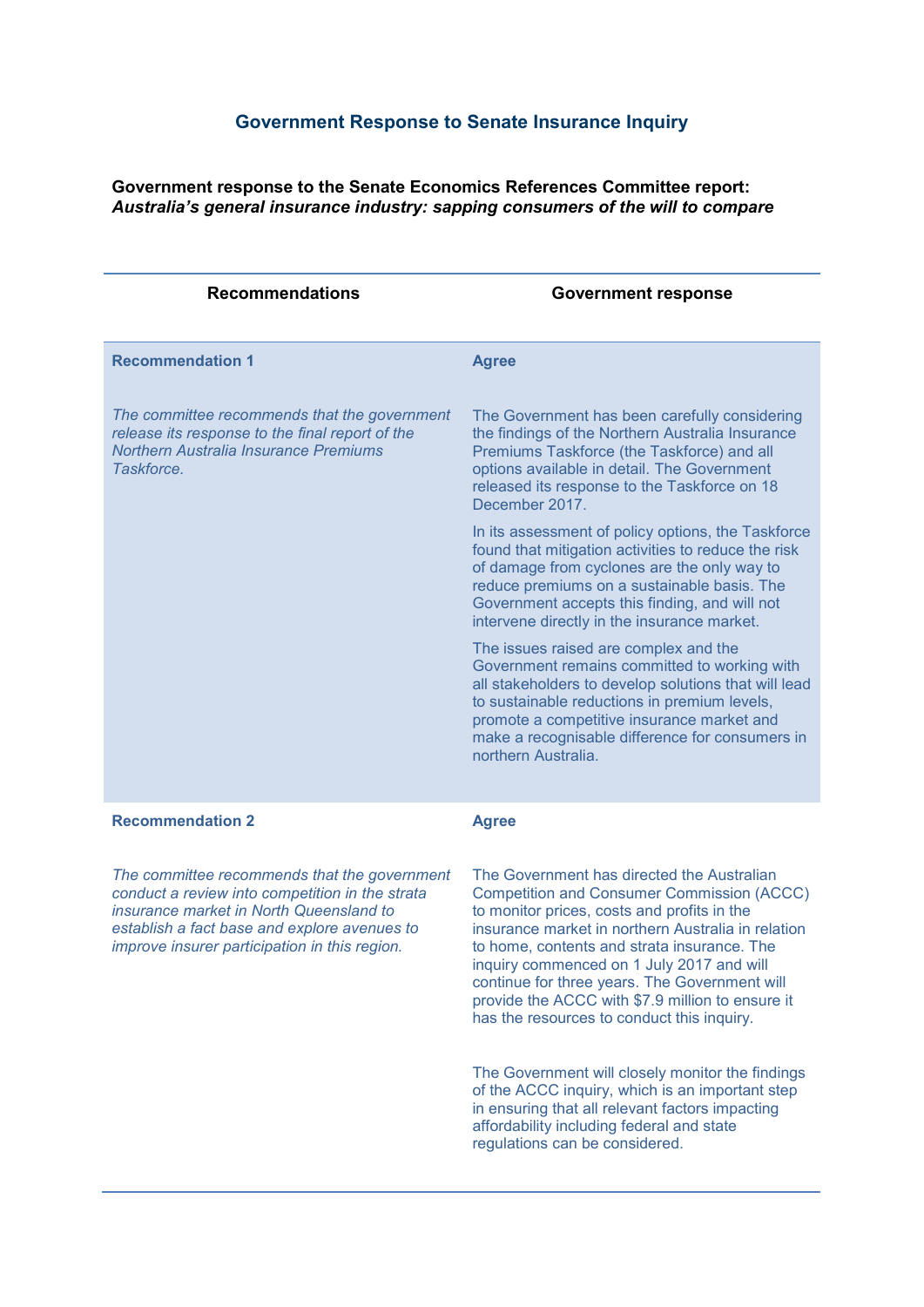| <b>Recommendation 3</b>                                                                                                                                                                                                                                                                                                                                           | <b>Agree</b>                                                                                                                                                 |
|-------------------------------------------------------------------------------------------------------------------------------------------------------------------------------------------------------------------------------------------------------------------------------------------------------------------------------------------------------------------|--------------------------------------------------------------------------------------------------------------------------------------------------------------|
| The committee recommends that the government<br>strengthen the transparency of general insurance<br>pricing by amending the product disclosure<br>regime in the Corporations Act 2001 to require<br><i>insurers to:</i>                                                                                                                                           | The Government agrees there is merit in further<br>reviewing this recommendation and will task the<br>Commonwealth Treasury with assessing this<br>proposal. |
| disclose the previous year's premium on<br>insurance renewal notices; and<br>explain premium increases when a request<br>is received from a policyholder.                                                                                                                                                                                                         |                                                                                                                                                              |
| <b>Recommendation 4</b>                                                                                                                                                                                                                                                                                                                                           | <b>Agree</b>                                                                                                                                                 |
| The committee recommends that the government<br>initiate a review of component pricing to establish<br>a framework for amending the Corporations Act<br>2001 to provide component pricing of premiums<br>to policyholders upon them taking out or renewing<br>an insurance policy, as well as an assessment of<br>the benefits and risks to making such a change. | As for recommendation 3.                                                                                                                                     |
| <b>Recommendation 5</b>                                                                                                                                                                                                                                                                                                                                           | <b>Agree</b>                                                                                                                                                 |
| The committee recommends that the government<br>initiate an independent review of the current<br>standard cover regime with particular regard to<br>the efficacy of current disclosure requirements.                                                                                                                                                              | As for recommendation 3.                                                                                                                                     |
| <b>Recommendation 6</b>                                                                                                                                                                                                                                                                                                                                           | <b>Agree</b>                                                                                                                                                 |
| The committee recommends that the government<br>work closely with industry and consumer groups<br>to develop and implement standardised<br>definitions of key terms for general insurance.                                                                                                                                                                        | As for recommendation 3.                                                                                                                                     |
| <b>Recommendation 7</b>                                                                                                                                                                                                                                                                                                                                           | <b>Agree</b>                                                                                                                                                 |
| The committee recommends that the government<br>undertake a review of the utility of Key Facts<br>Sheets as a means of product disclosure, with<br>particular regard to the:                                                                                                                                                                                      | As for recommendation 3.                                                                                                                                     |
| effectiveness of Key Facts Sheets in<br>improving consumer understanding of<br>home building and contents policies; and<br>merit of extending the use of Key Facts<br><b>Sheets to other forms of general insurance</b>                                                                                                                                           |                                                                                                                                                              |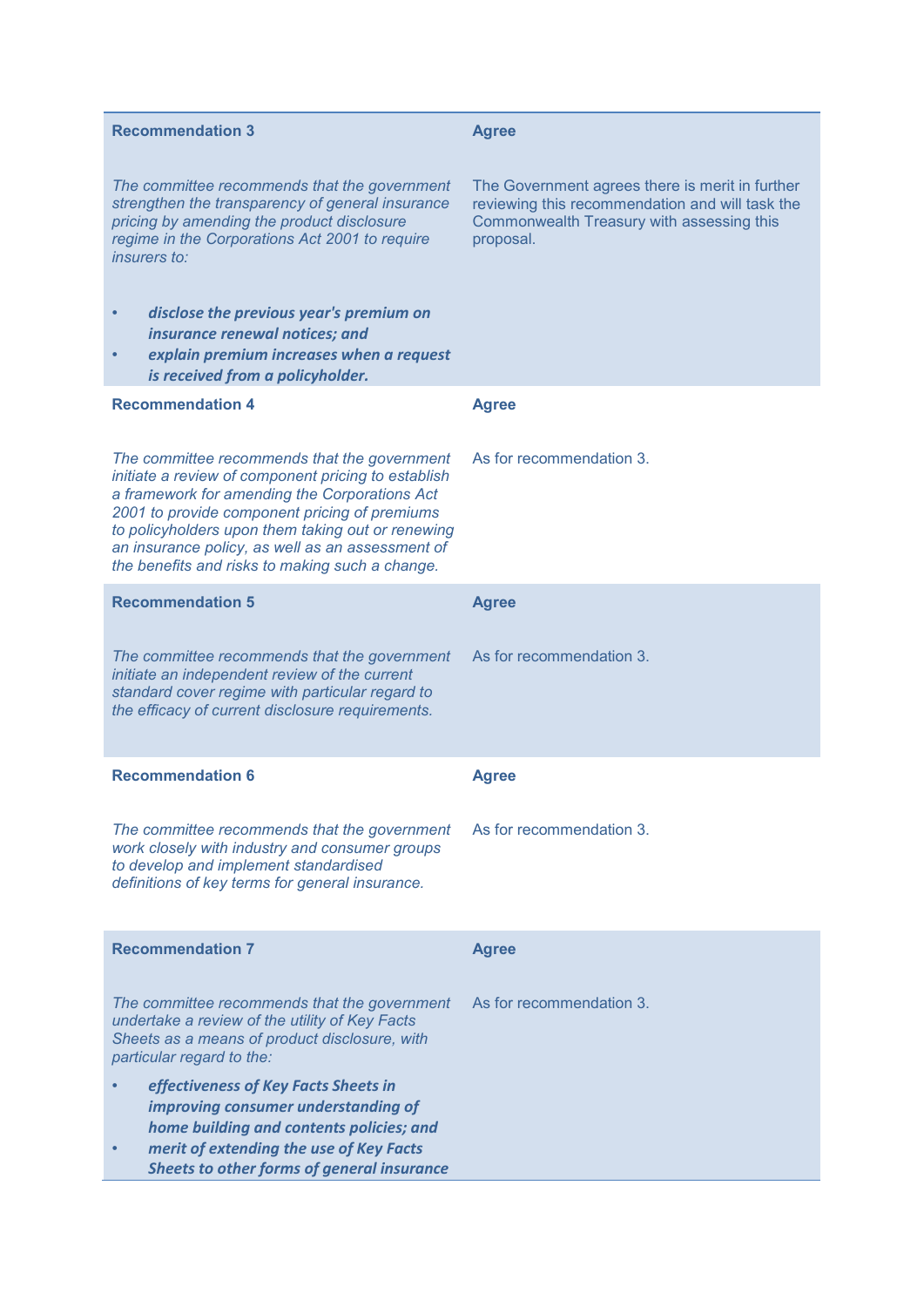## **Recommendation 8** *The committee recommends that the government complete a detailed proposal for a comparison tool for home and car insurance, consistent with the proposal made in the FSI Interim Report and similar to the structure of the Irish model. The proposal should include a detailed evaluation of the international evidence base of the costs and benefits of comparison services on consumer outcomes, as well as the likely benefits in the Australian context.* **Not agree** The Government notes that the Committee's report provides limited evidence on the benefits that would be generated by a government-funded comparison website. There are already a number of private sector companies providing these services for insurance products in Australia and there is no clear evidence of market failure in either the insurance industry or comparison website market to suggest that government intervention is warranted. **Recommendation 9** *The committee recommends that ASIC undertake a comprehensive review of the efficacy of the North Queensland home insurance (NQHI) website.* **Noted** The Government notes that a number of initiatives have been proposed that may impact the insurance market in northern Australia. This includes the ACCC inquiry into the provision of insurance in northern Australia which is also examining the competitiveness of the insurance market in northern Australia. On this basis, the Government's view is that ASIC should consider a review of the NQHI website once the final report of the ACCC inquiry is released in order to better understand the issues facing consumers in northern Australia. **Recommendation 10** *The committee recommends that the government consider introducing legislation to mandate compliance with the ACCC's good practice guidance for comparison website operators and suppliers.* **Noted** The Government notes that the ACCC has a wide range of powers under the *Competition and Consumer Act 2010* to take action where it finds evidence of misleading or deceptive conduct. The Government notes that ASIC also provides guidance on financial services comparison websites. **Recommendation 11** *The committee recommends that the government*  The Government notes that the final report of the **Agree**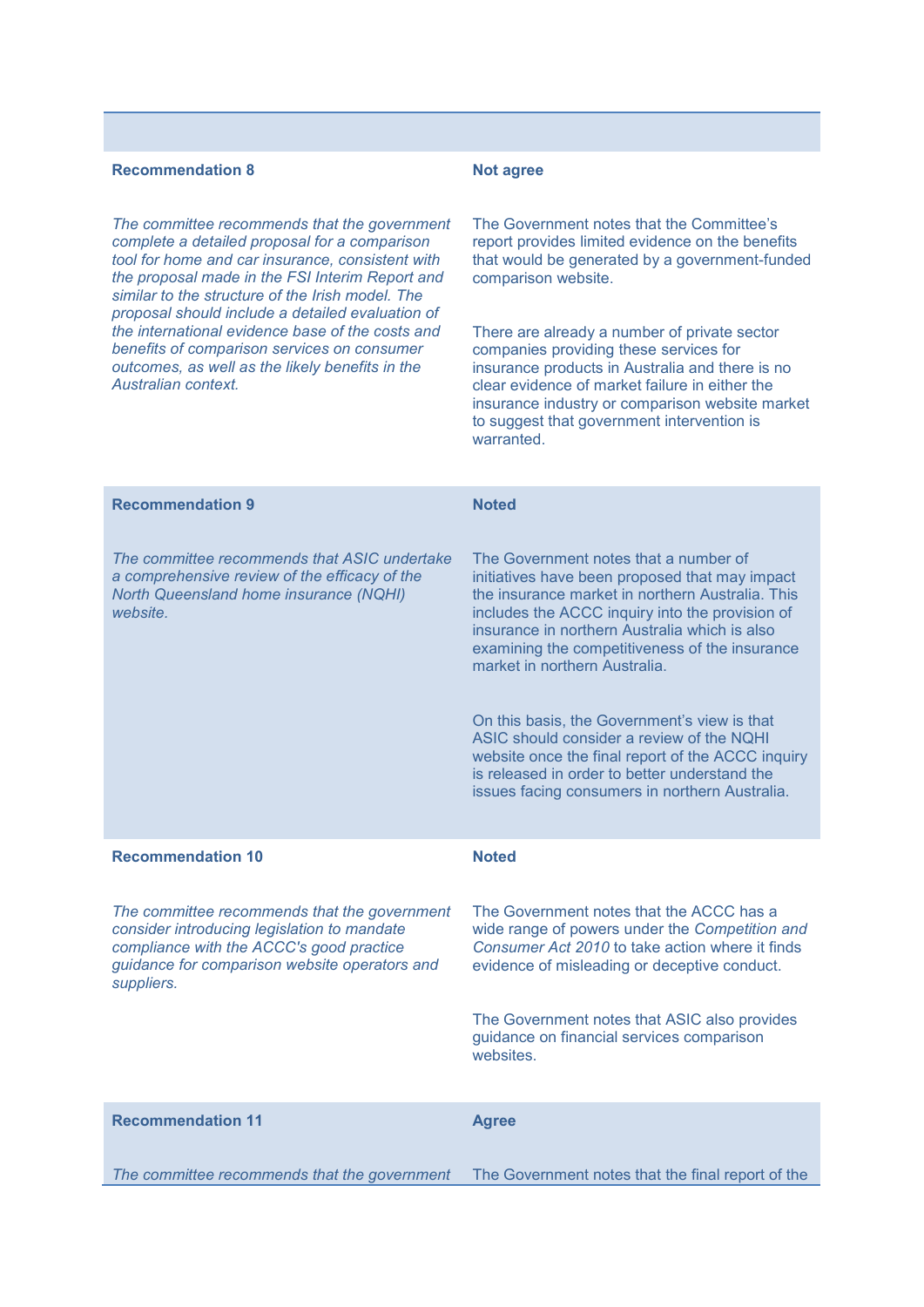| introduce the legislative changes required to<br>remove the exemption for general insurers to<br>unfair contract terms laws.                                                                                                                             | Australian Consumer Law Review included a<br>proposal to apply unfair contract terms<br>protections to all contracts regulated by the<br><b>Insurance Contracts Act 1984.</b><br>The Government anticipates releasing proposals                                                                                                                                                                                                                                                                                                                                                                                                                                                                                             |
|----------------------------------------------------------------------------------------------------------------------------------------------------------------------------------------------------------------------------------------------------------|-----------------------------------------------------------------------------------------------------------------------------------------------------------------------------------------------------------------------------------------------------------------------------------------------------------------------------------------------------------------------------------------------------------------------------------------------------------------------------------------------------------------------------------------------------------------------------------------------------------------------------------------------------------------------------------------------------------------------------|
|                                                                                                                                                                                                                                                          | in early 2018 for removing this exemption for all<br>insurance contracts.                                                                                                                                                                                                                                                                                                                                                                                                                                                                                                                                                                                                                                                   |
| <b>Recommendation 12</b>                                                                                                                                                                                                                                 | <b>Noted</b>                                                                                                                                                                                                                                                                                                                                                                                                                                                                                                                                                                                                                                                                                                                |
| The committee recommends that the government<br>strongly consider introducing legislation to require<br>all insurance intermediaries disclose component<br>pricing, including commissions payable to strata<br>managers, on strata insurance quotations. | The Government will bring the recommendation<br>to the attention of state and territory governments<br>who are best placed to consider the merits of this<br>proposal given their overall responsibility for<br>legislation regulating strata managers.                                                                                                                                                                                                                                                                                                                                                                                                                                                                     |
| <b>Recommendation 13</b>                                                                                                                                                                                                                                 | <b>Noted</b>                                                                                                                                                                                                                                                                                                                                                                                                                                                                                                                                                                                                                                                                                                                |
| The committee recommends that state and<br>territory governments strengthen disclosure<br>requirements in relation to the payment of<br>commissions to strata managers.                                                                                  | The Government notes this recommendation and<br>that responsibility for regulating strata managers<br>rests with state and territory governments.                                                                                                                                                                                                                                                                                                                                                                                                                                                                                                                                                                           |
| <b>Recommendation 14</b>                                                                                                                                                                                                                                 | <b>Noted</b>                                                                                                                                                                                                                                                                                                                                                                                                                                                                                                                                                                                                                                                                                                                |
| The committee recommends that the Australian<br>Government reconsider its response to the<br><b>Productivity Commission's inquiry on National</b><br><b>Disaster Funding Arrangements.</b>                                                               | The Government does not propose to reconsider<br>the Productivity Commission's recommendation<br>to reduce disaster recovery spending to fund<br>increased investment in mitigation. However, the<br>Government is looking at what more can be done<br>within existing resources. For example, as part of<br>the development of new disaster recovery<br>funding arrangements (see response to<br>Recommendation 15, below), the Australian<br>Government has proposed that the states and<br>territories be able to retain and redirect<br>efficiencies realised (where estimated<br>reconstruction costs are higher than actual<br>reconstruction costs) towards future disaster<br>resilience and mitigation activities. |
|                                                                                                                                                                                                                                                          | In addition to the Australian Government's \$26.1<br>million per year contribution to state and territory<br>disaster mitigation priorities through the National<br>Partnership Agreement on Natural Disaster<br>Resilience 2015-18, the Government also invests<br>in disaster mitigation through other major<br>programmes. For example, the Government's<br>investment of \$75 billion over 10 years in                                                                                                                                                                                                                                                                                                                  |